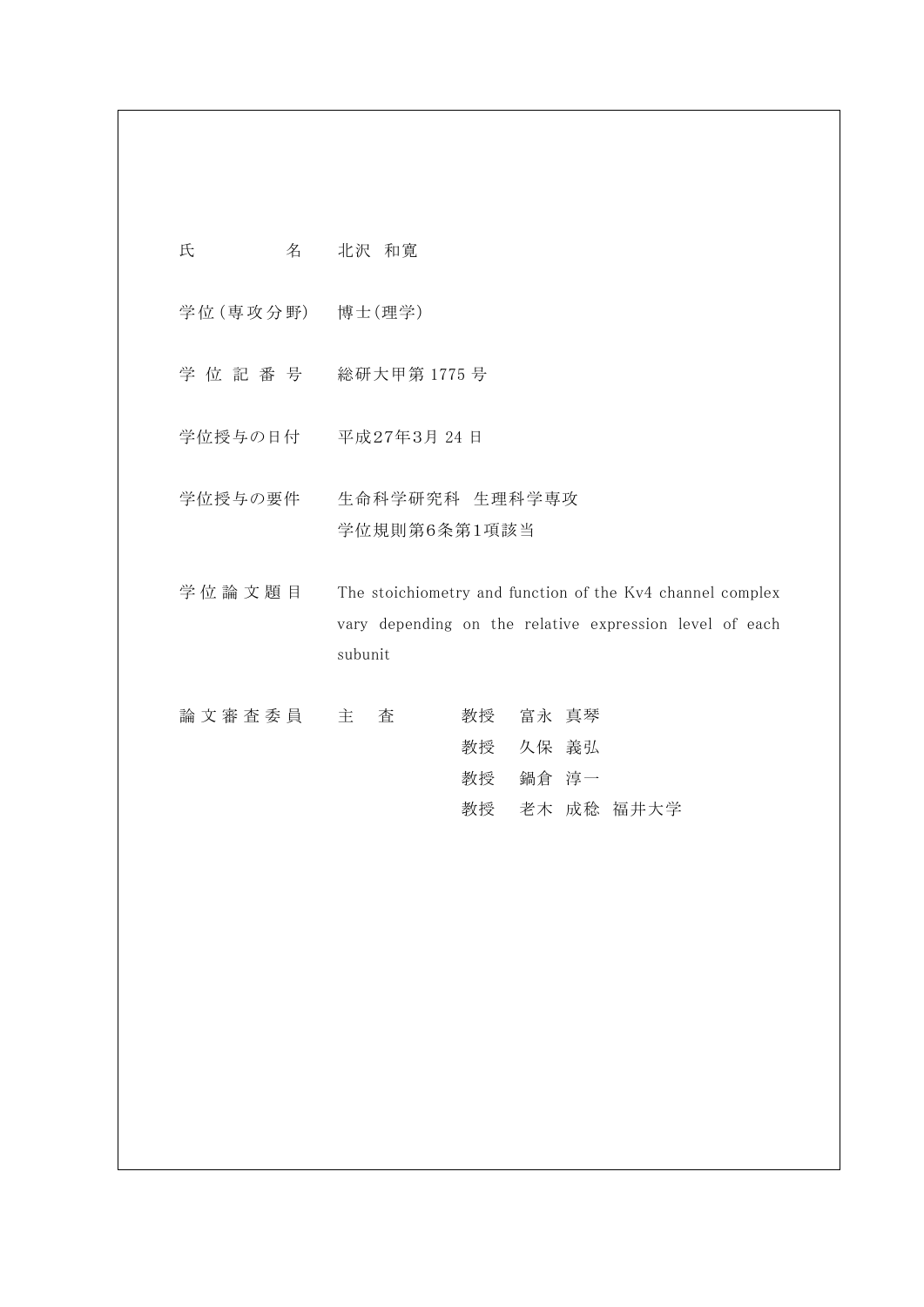## 論文内容の要旨

## Summary of thesis contents

Function of membrane proteins such as ion channels is often regulated by the accessary subunits. Therefore, the stoichiometry change can give rise to the wide variety of the biophysical properties of the complex and thus affect the cell excitability. Kv4, a member of voltage-gated  $K^+$  channel family, is expressed in neurons and ventricular myocytes, and regulates the cell excitability. It is known that the function of Kv4 changes with various subunits in physiological condition.  $K^+$  channel interacting protein (KChIP) and dipeptidyl aminopeptidase-like protein (DPP) are well-known auxiliary subunits for Kv4. KChIP increases the current amplitude of Kv4, decelerates the inactivation and accelerates the recovery from inactivation of Kv4. DPP is known to increase the current amplitude of Kv4 and accelerate the inactivation and the recovery from inactivation of Kv4.

The stoichiometries of Kv4/KChIP and Kv4/DPP complex have been partially revealed by the crystal structure analysis. However, it remains unknown whether the stoichiometries of Kv4/KChIP and Kv4/DPP complexes are fixed or variable. For DPP, even the number of DPPs binding to one Kv4 channel has not yet been determined. In this thesis, I addressed these questions using two methods; two-electrode voltage clamp (TEVC) and subunit counting by single-molecule imaging.

To examine how the expression level of KChIP affects the biophysical properties of Kv4, I expressed human Kv4.2 and rat KChIP4 in *Xenopus* oocytes with different ratios and analyzed the currents under two-electrode voltage clamp. The recovery from inactivation of Kv4.2 was accelerated with the increase in the amount of co-expressed KChIP4. This raised the possibility that the binding number of KChIP4 could affect the properties of Kv4.2. To examine the effect of the number of KChIP4 on the biophysical properties of Kv4.2, I made two tandem repeat constructs (KChIP4-Kv4.2, KChIP4-Kv4.2-Kv4.2) in which the stoichiometry was strictly controlled. I expressed these constructs in *Xenopus* oocytes and analyzed the currents. Because Kv4.2 is a tetramer, KChIP4-Kv4.2 was expected to form a 4:4 channel (Kv4.2:KChIP4). Similarly, KChIP4-Kv4.2-Kv4.2 was expected to form a 4:2 channel. The 4:4 channel showed faster recovery from inactivation than the 4:2 channel, suggesting that the number of bound KChIP4 affects the biophysical property of Kv4.2. To directly examine whether the stoichiometry of Kv4.2/KChIP4 complex actually changes or not, the number of bound KChIP4 to a single Kv4.2 channel was evaluated using the subunit counting method by single-molecule imaging of monomeric enhanced GFP (mEGFP) fused to KChIP4. The number of bound KChIP4 was increased with the increase in the co-expressed KChIP4, indicating that the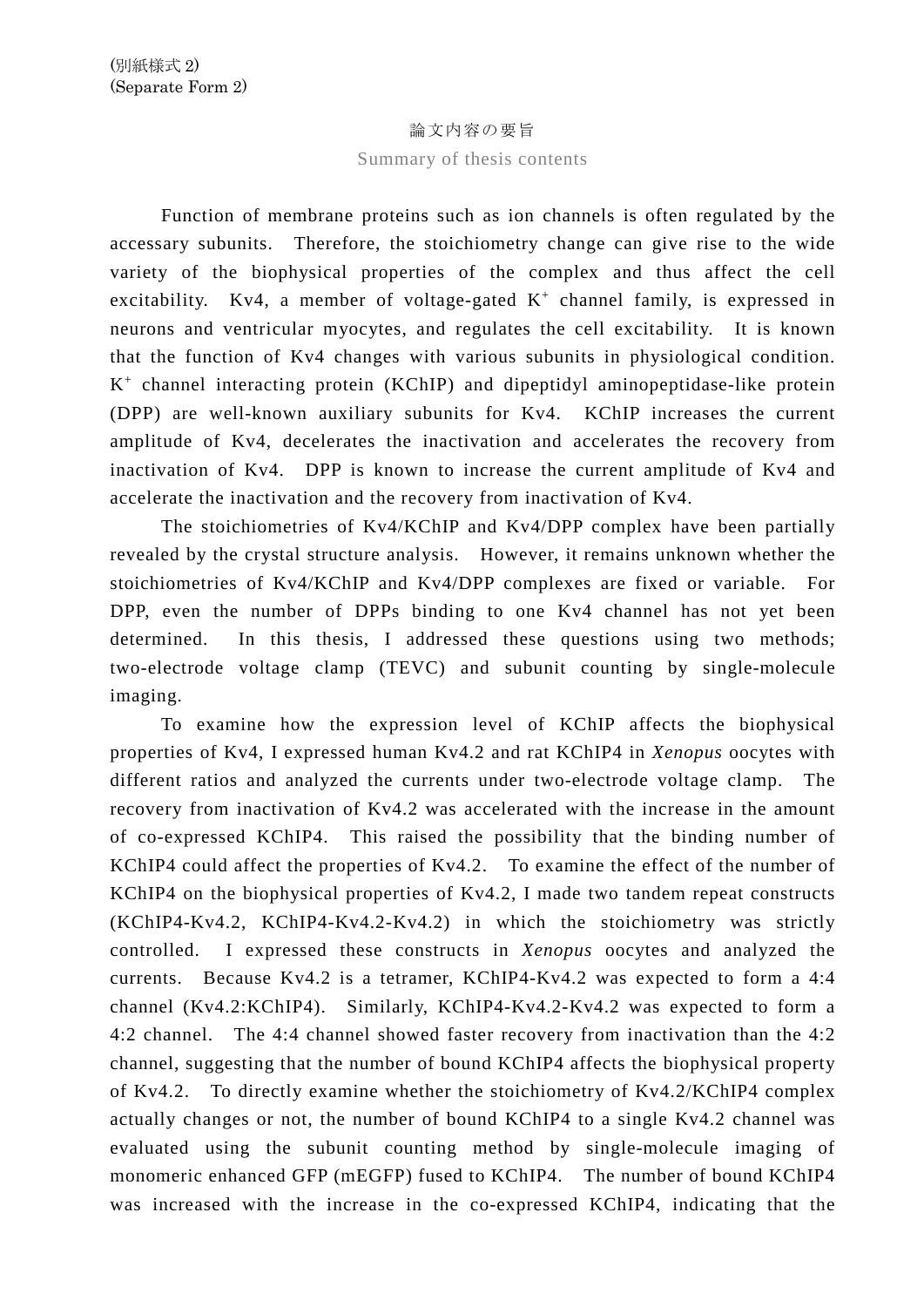stoichiometry of Kv4.2/KChIP4 complex is not fixed but changes depending on the relative expression level of each subunit.

Next, I analyzed the stoichiometry of Kv4.2/DPP10 complex. As in the case of Kv4.2/KChIP4 complex, to examine whether the expression level of DPP10 can change the biophysical properties of Kv4.2 or not, I injected human Kv4.2 and human DPP10 cRNA with different ratios and controlled the expression level of each subunit in *Xenopus* oocytes. The biophysical properties of Kv4.2 such as time-to-peak or the recovery from inactivation changed depending on the co-expression level of DPP10. Because the previous crystal structure analysis showed that DPP6 forms a dimer on the plasma membrane, I first analyzed the stoichiometry of DPP10 alone expressed in *Xenopus* oocytes. Approximately 70% of DPP10 on the membrane existed as dimers, whereas the rest existed as monomers. To determine the stoichiometry of Kv4.2/DPP10 complex, Kv4.2 and DPP10 were co-expressed with different ratios (100:1, 10:1, 1:1) and the stoichiometry was estimated using the subunit counting method. To confirm the co-assembly of Kv4.2 and DPP10, monomeric Cherry (mCherry) and mEGFP were tagged to Kv4.2 and DPP10, respectively. In the subunit counting experiments, two bleaching steps were mainly observed in all three ratios, suggesting that the stoichiometry of Kv4.2/DPP10 complex is flexible, but has a tendency to form the 4:2 channel complex.

Taken together, I conclude that the stoichiometry of Kv4.2/KChIP4 complex changes with no preferred stoichiometry while that of Kv4.2/DPP10 complex has a clear preference to 4:2, and that the stoichiometry of both Kv4.2/KChIP4 and Kv4.2/DPP10 complex changes depending on the relative expression level. As the stoichiometry difference affects the biophysical properties of Kv4.2, the stoichiometry change of the Kv4.2 complex is thought to have a significant impact on the physiological function such as cardiac excitability.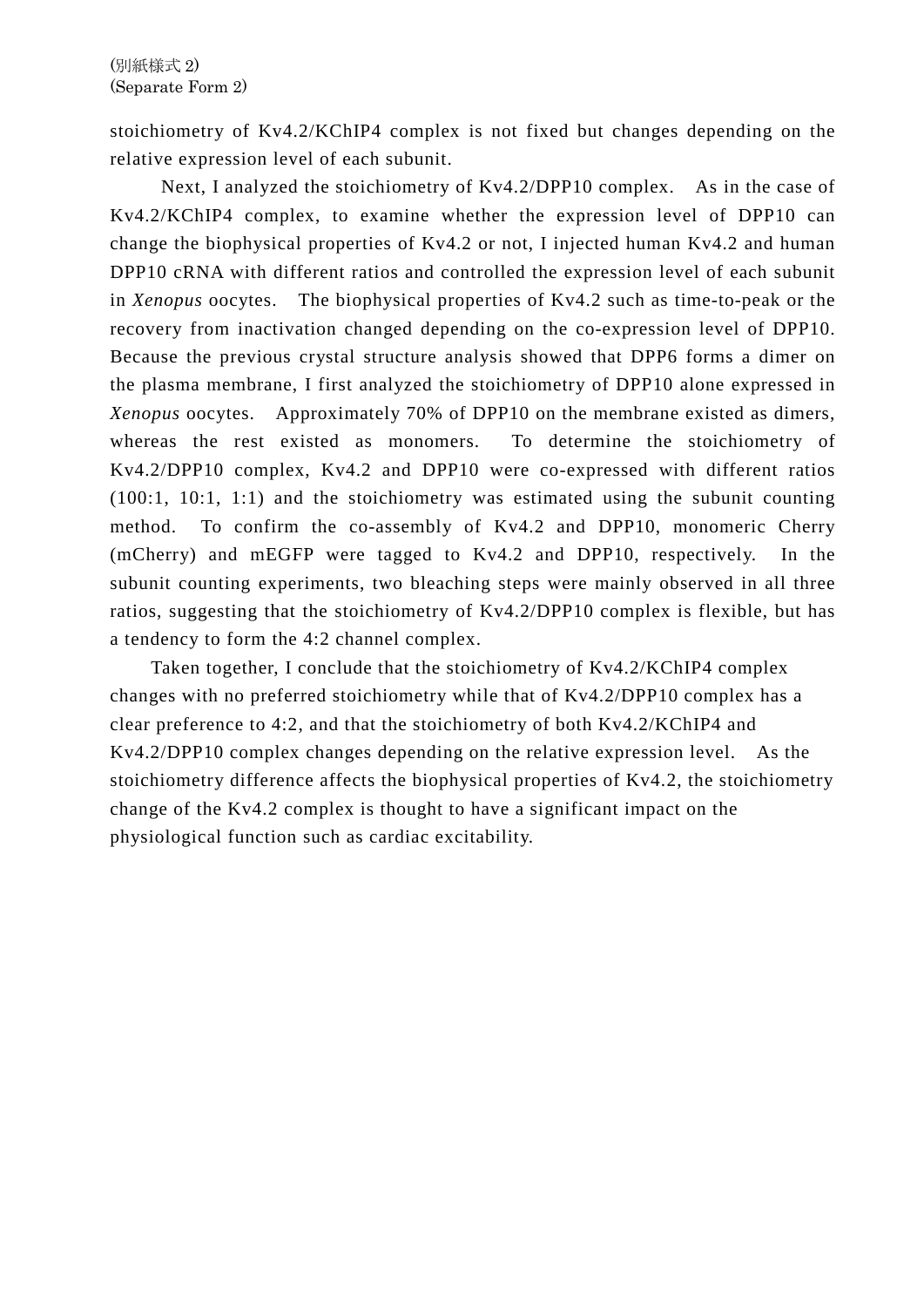## 博士論文の審査結果の要旨

Summary of the results of the doctoral thesis screening

本論文は、電位作動性 Kv4 チャネル複合体の量体数比 (ストイキオメトリー) が、複 合体を構成するサブユニットの相対的発現量に依存して変化することを明らかにしたもの である。

イオンチャネル等の膜機能タンパク質は、副サブユニットと複合体を形成することで機 能が大きく変化する。各サブユニットの結合のストイキオメトリーが膜機能タンパク質複 合体の性質を変化させ、細胞の興奮性に影響を及ぼしうる。K+ channel interacting protein (KChIP) や dipeptidyl aminopeptidase-like protein (DPP) は Kv4 の副サブユニットで、KChIP は Kv4 の電流を大きくし、不活性化を遅くし、不活性化からの回復を速くすることが知ら れている。また、DPP は Kv4 の電流を大きくし、不活性化を促進し、不活性化からの回復 を速くすることが知られている。これまで、Kv4/KChIP 複合体のストイキオメトリーに関 しては、結晶構造解析によって 4:4 (Kv4:KChIP)で複合体を形成することが明らかにされ たが、4:4 以外のストイキオメトリーが存在するのかについては不明であった。また、 Kv4/DPP 複合体に関しては、複合体の結晶構造が明らかでないことから、ストイキオメト リーは不明であった。そこで、北沢和寛君は *Xenopus* 卵母細胞を用いた二電極膜電位固定 法と一分子蛍光イメージング法を用いて、Kv4/KChIP 及び Kv4/DPP 複合体のストイキオ メトリーと機能を明らかにすることを目的として実験した。

北沢君はまず、Kv4.2 と KChIP4 を相対的な発現量を変えて *Xenopus* 卵母細胞に発現させ、 KChIP4 の発現量の違いが Kv4.2 の性質に与える影響を検討した。Kv4.2 の不活性化からの 回復が KChIP4 の発現量依存的に速くなることが明らかとなり、Kv4.2 に結合する KChIP4 の数によって Kv4.2 の性質が調節される可能性が示唆された。そこで、Kv4.2/KChIP4 複合 体のストイキオメトリーを 4:4 及び 4:2 に固定するコンストラクトを作成して両イオンチ ャネルの電気生理学的性質を解析した結果、4:4 チャネルの不活性化からの回復が 4:2 チャ ネルのものに比べて速いことが明らかとなった。Kv4.2/KChIP4 複合体のストイキオメトリ ー変化を直接観察する目的で、mEGFP を KChIP4 に付加し、Kv4.2 と共発現させて一分子 蛍光イメージング法によってサブユニット数の測定を行ったところ、KChIP4 の共発現量が 増えるに従って一つの Kv4.2 に結合する KChIP4 の数が増加した。この結果から、 Kv4.2/KChIP4 複合体のストイキオメトリーは各サブユニットの相対的な発現量に依存し て変化することがわかった。

北沢君は続いて、Kv4.2/DPP10複合体のストイキオメトリー変化について検討した。 Kv4.2とDPP10の相対的発現量を変化させ、Kv4.2の電気生理学的性質を比較した結果、活 性化までにかかる時間と不活性化からの回復速度がDPP10の発現量依存的に変化すること が明らかとなった。結晶構造解析からDPP6の細胞外ドメインが二量体を形成することが明 らかとなっていたため、まず、DPP10にmEGFPを付加し、DPP10の細胞膜上でのストイキ オメトリーを検討した。細胞膜上に存在するDPP10は約70%が二量体で存在し、残りの30% は単量体で存在することがわかった。Kv4.2/DPP10複合体のストイキオメトリーを決定す るために、Kv4.2にmCherryを、DPP10にmEGFPを付加した。各サブユニットの発現量比を